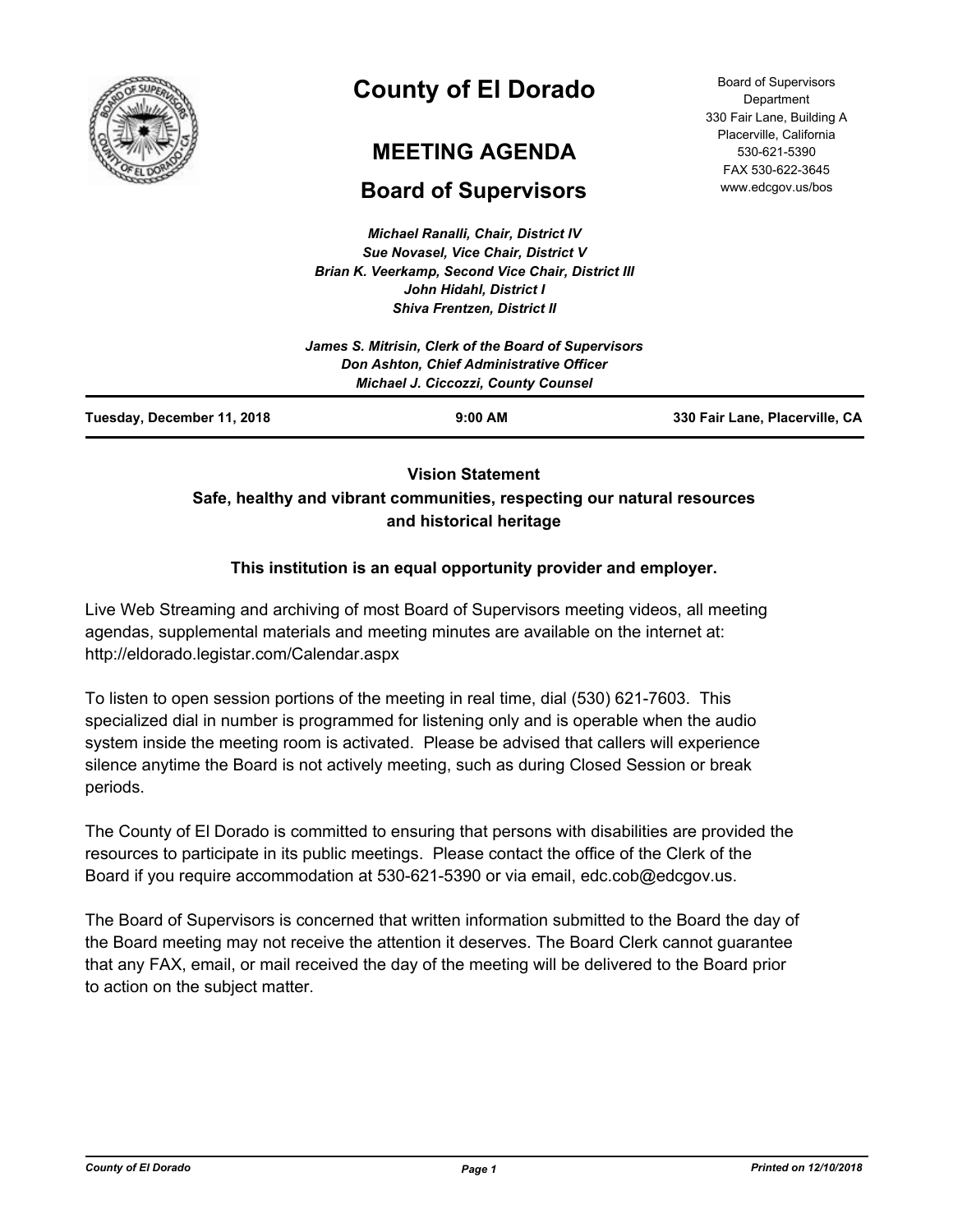The Board meets simultaneously as the Board of Supervisors and the Board of Directors of the Air Quality Management District, In-Home Supportive Services, Public Housing Authority, Redevelopment Agency and other Special Districts.

For Purposes of the Brown Act § 54954.2 (a), the numbered items on this Agenda give a brief description of each item of business to be transacted or discussed. Recommendations of the staff, as shown, do not prevent the Board from taking other action.

Materials related to an item on this Agenda submitted to the Board of Supervisors after distribution of the agenda packet are available for inspection during normal business hours in the public viewing packet located in Building A, 330 Fair Lane, Placerville or in the Board Clerk's Office located at the same address. Such documents are also available on the Board of Supervisors' Meeting Agenda webpage subject to staff's ability to post the documents before the meeting.

## **PROTOCOLS FOR PUBLIC COMMENT**

Public comment will be received at designated periods as called by the Board Chair.

Public comment on items scheduled for Closed Session will be received before the Board recesses to Closed Session.

Except with the consent of the Board, individuals shall be allowed to speak to an item only once.

On December 5, 2017 the Board adopted the following protocol relative to public comment periods:

Time for public input will be provided at every Board of Supervisors meeting. Individuals will have three minutes to address the Board. Individuals authorized by organizations will have three minutes to present organizational positions and perspectives and may request additional time, up to five minutes. At the discretion of the Board, time to speak by any individual may be modified.

A total of 20 minutes will be allocated for public comment during Open Forum and for each agenda item to be discussed. Public comment on certain agenda items designated and approved by the Board may be treated differently with specific time limits per speaker or a limit on the total amount of time designated for public comment. It is the intent of the Board that quasi-judicial matters have additional flexibility depending upon the nature of the issue.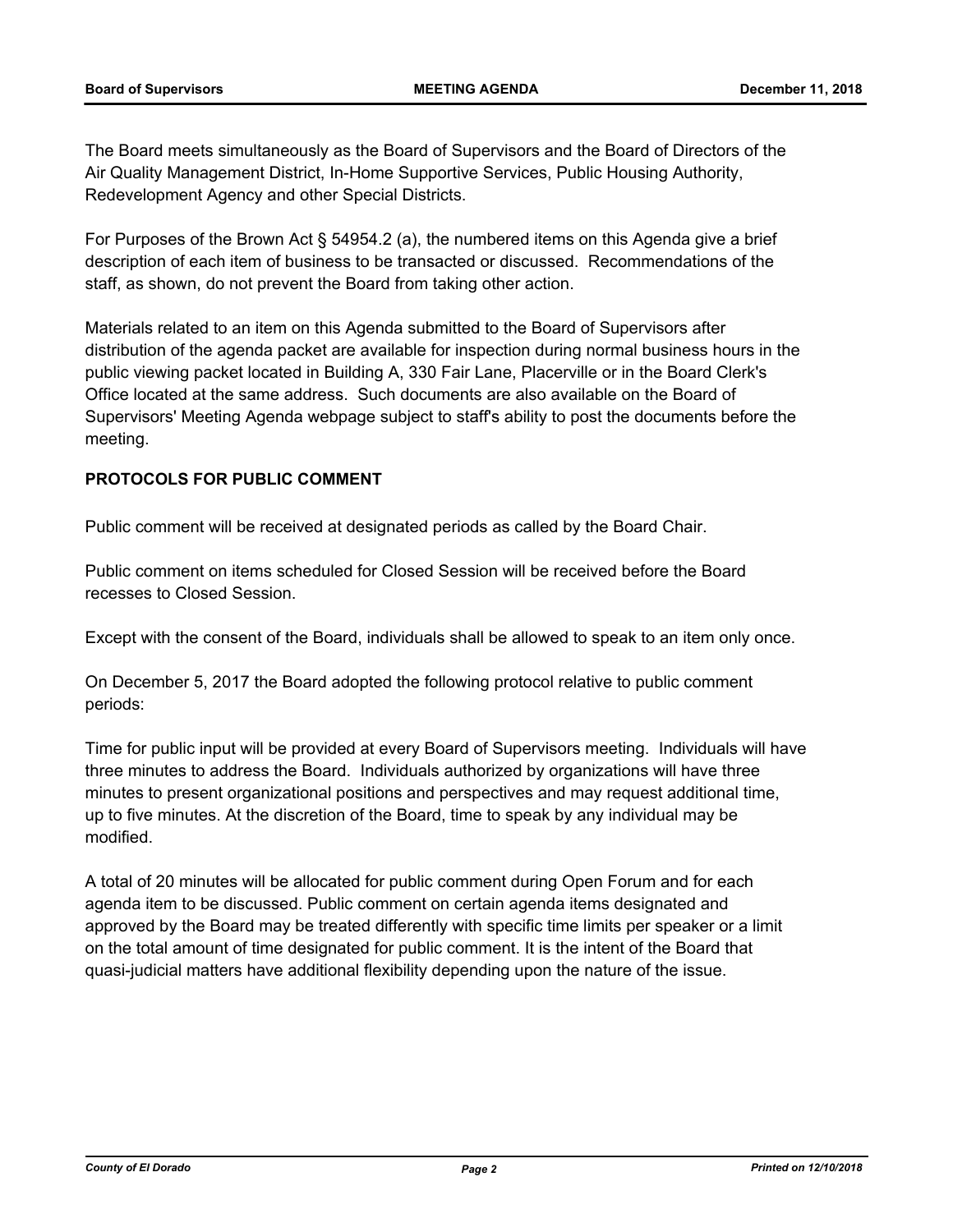Individual Board members may ask clarifying questions but will not engage in substantive dialogue with persons providing input to the Board.

If a person providing input to the Board creates a disruption by refusing to follow Board guidelines, the Chair of the Board may take the following actions.

Step 1. Request the person adhere to Board guidelines. If the person refuses, the Chair may ask the Clerk to turn off the speaker's microphone.

Step 2. If the disruption continues, the Chair may order a recess of the Board meeting.

Step 3. If the disruption continues, the Chair may order the removal of the person from the Board meeting.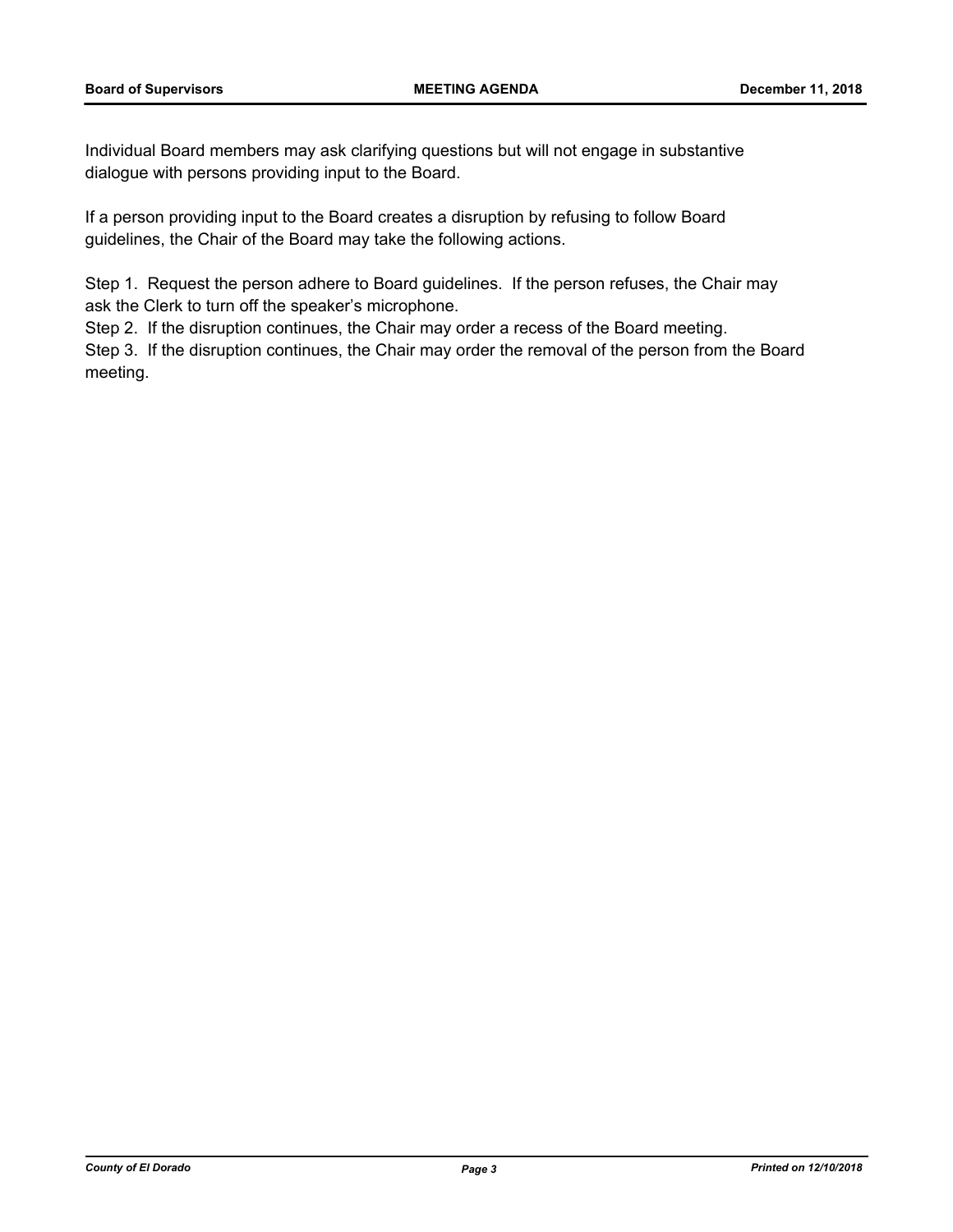## **9:00 A.M. - CALL TO ORDER**

#### **INVOCATION AND PLEDGE OF ALLEGIANCE TO THE FLAG**

#### **ADOPTION OF THE AGENDA AND APPROVAL OF CONSENT CALENDAR**

The Board may make any necessary additions, deletions or corrections to the agenda including moving items to or from the Consent Calendar and adopt the agenda and the Consent Calendar with one single vote. A Board member may request an item be removed from the Consent Calendar for discussion and separate Board action. At the appropriate time as called by the Board Chair, members of the public may make a comment on matters on the Consent Calendar prior to Board action.

#### **OPEN FORUM**

Open Forum is an opportunity for members of the public to address the Board of Supervisors on subject matter that is not on their meeting agenda and within their jurisdiction. Public comments during Open Forum are limited to three minutes per person. Individuals authorized by organizations will have three minutes to present organizational positions and perspectives and may request additional time, up to five minutes. The total amount of time reserved for Open Forum is 20 Minutes.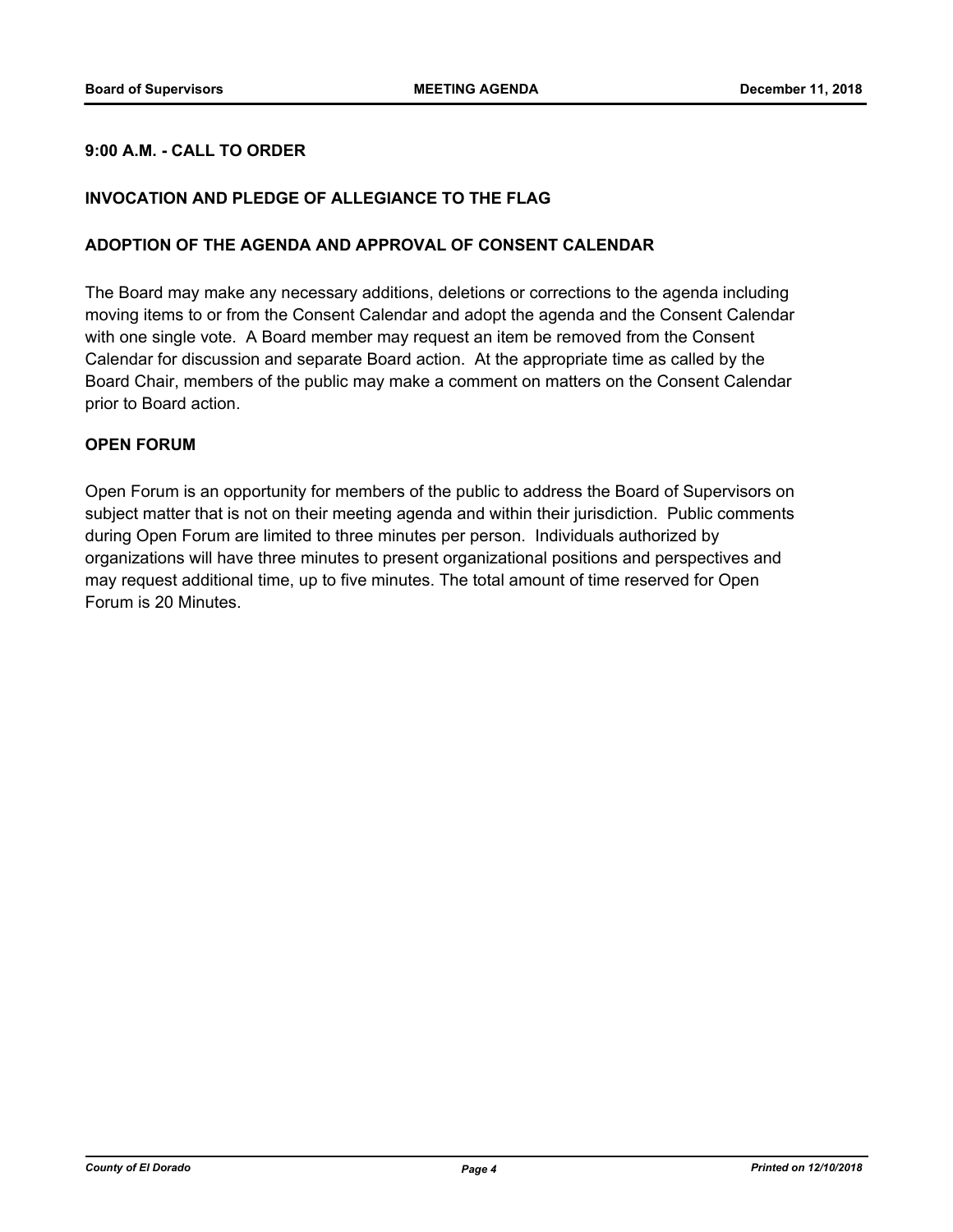#### **CONSENT CALENDAR**

**1.** [18-1886](http://eldorado.legistar.com/gateway.aspx?m=l&id=/matter.aspx?key=25236) Clerk of the Board recommending the Board approve the Minutes from the regular meeting of the Board on December 4, 2018.

## **GENERAL GOVERNMENT - CONSENT ITEMS**

**2.** [18-1856](http://eldorado.legistar.com/gateway.aspx?m=l&id=/matter.aspx?key=25206) Chief Administrative Office recommending the Board receive, review, and file annual reports for the Fiscal Year ending June 30, 2018, as required under the Mitigation Fee Act (Cal. Gov. Code §66000 et seq.) related to the development impact mitigation fee collected by the County for the benefit of various Special Districts.

> **FUNDING:** Fees collected on behalf of Special Districts; no County funding.

**3.** [18-1860](http://eldorado.legistar.com/gateway.aspx?m=l&id=/matter.aspx?key=25210) Chief Administrative Office recommending the Board: 1) Approve and authorize the Chair to sign the attached Budget Transfer Form and accompanying schedule of amendments to the Fiscal Year 2018-19 Adopted Budget, reflecting Board approved uses for additional General Fund monies, as previously approved on November 20, 2018; and 2) Approve and authorize the Chair to sign Resolution **248-2018** amending the Authorized Personnel Allocation Resolution to reflect position changes approved on November 20, 2018, as part of the above referenced budget additions. (4/5 vote is required to approve the Budget Amendment.)

**FUNDING:** County-wide Budget.

**4.** [18-1896](http://eldorado.legistar.com/gateway.aspx?m=l&id=/matter.aspx?key=25246) Chief Administrative Office recommending the Board appoint the Director of Human resources as its designated representative to negotiate the salary, compensation in the form of fringe benefits, and other related terms and conditions of employment with the candidate for Director of Health & Human Services Agency in accordance with Government Code section 54957.6.

**FUNDING:** This item requires no funding.

**5.** [18-1897](http://eldorado.legistar.com/gateway.aspx?m=l&id=/matter.aspx?key=25247) Chief Administrative Office recommending the Board appoint the Director of Human resources as its designated representative to negotiate the salary, compensation in the form of fringe benefits, and other related terms and conditions of employment with the candidate for Registrar of Voters in accordance with Government Code section 54957.6.

**FUNDING:** This item requires no funding.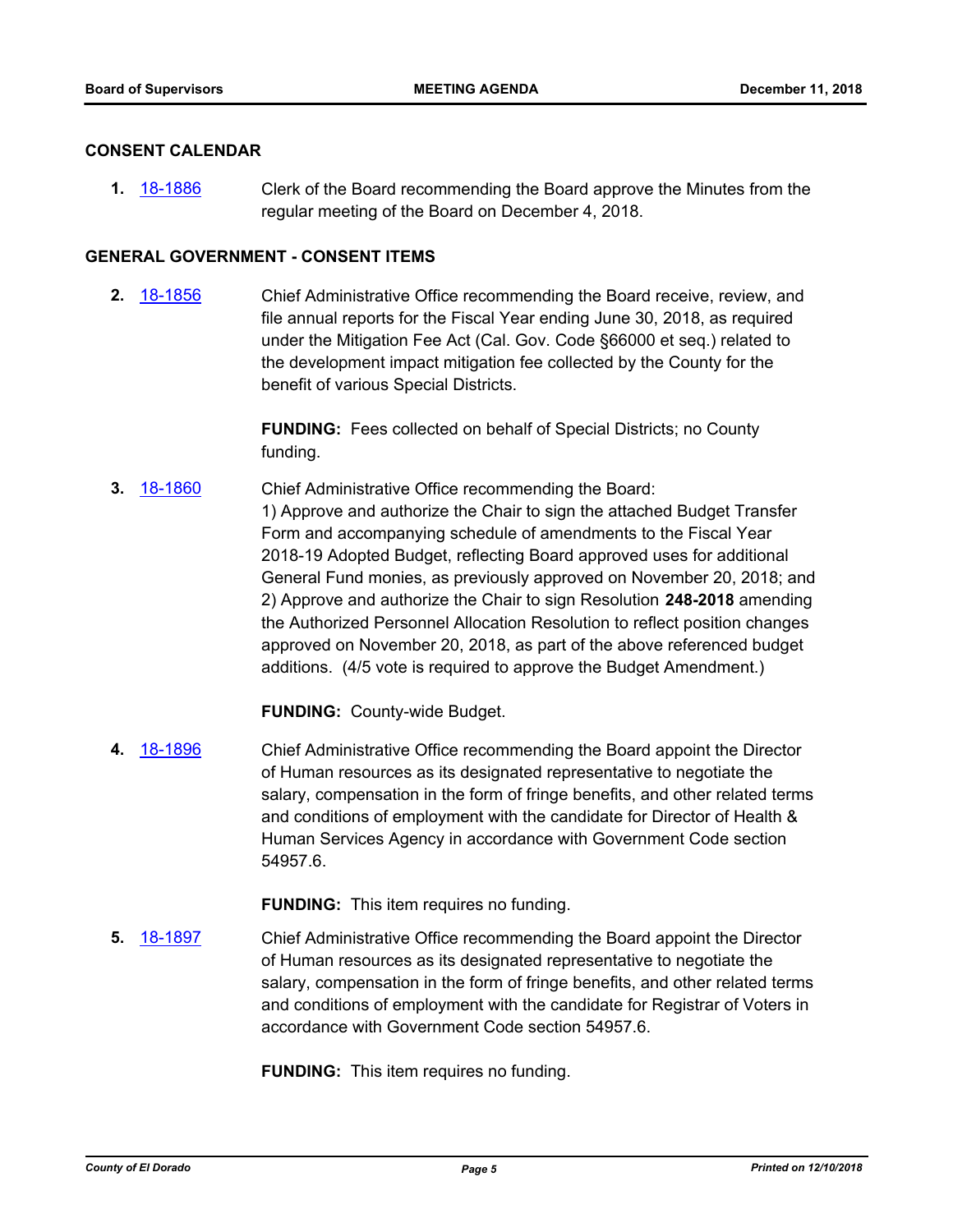**6.** [18-1821](http://eldorado.legistar.com/gateway.aspx?m=l&id=/matter.aspx?key=25172) County Counsel recommending the Board adopt and authorize the Chair to sign Resolution **246-2018**, which adopts a revised County Conflict of Interest Code and rescinds Resolution 194-2016.

#### **FUNDING:** N/A

**7.** [18-1822](http://eldorado.legistar.com/gateway.aspx?m=l&id=/matter.aspx?key=25173) County Counsel recommending the Board review and approve the attached revised conflict of interest codes received from local public entities within the County.

#### **FUNDING:** N/A

**8.** [18-1869](http://eldorado.legistar.com/gateway.aspx?m=l&id=/matter.aspx?key=25219) Elections Department recommending the Board declare the results of the official canvass of the November 6, 2018 Gubernatorial General Election conducted by the Recorder-Clerk/Registrar of Voters.

> The results of the votes cast at the Gubernatorial General Election held on November 6, 2018 were certified by the Recorder-Clerk/Registrar of Voters on December 4, 2018. The Elections Department recommends the Board declare the results of the official canvass.

#### **FUNDING:** N/A

**9.** [18-1876](http://eldorado.legistar.com/gateway.aspx?m=l&id=/matter.aspx?key=25226) Human Resources Department recommending the Board approve and adopt the revised Human Resources Department class specification: Human Resources Analyst I/II.

#### **FUNDING:** N/A

**10.** [18-1870](http://eldorado.legistar.com/gateway.aspx?m=l&id=/matter.aspx?key=25220) Human Resources Department recommending the Board: 1) Approve and adopt the new County-wide class specification of Administrative Analyst Supervisor, and 2) Adopt and authorize the Chair to sign Resolution **249-2018** to approve the job class number, bargaining unit, and salary range for the new classification of Administrative Analyst Supervisor.

#### **FUNDING:** N/A

- **11.** [18-1786](http://eldorado.legistar.com/gateway.aspx?m=l&id=/matter.aspx?key=25137) Supervisor Ranalli recommending the Board approve and authorize the Chair to sign a Proclamation recognizing December 15, 2018, as Bill of Rights Day in El Dorado County.
- **12.** [16-0305](http://eldorado.legistar.com/gateway.aspx?m=l&id=/matter.aspx?key=20961) Supervisor Ranalli recommending the Board find that a state of emergency continues to exist in El Dorado County as a result of unprecedented tree mortality due to drought conditions and related bark beetle infestations. (Cont. 12/4/18, Item 9)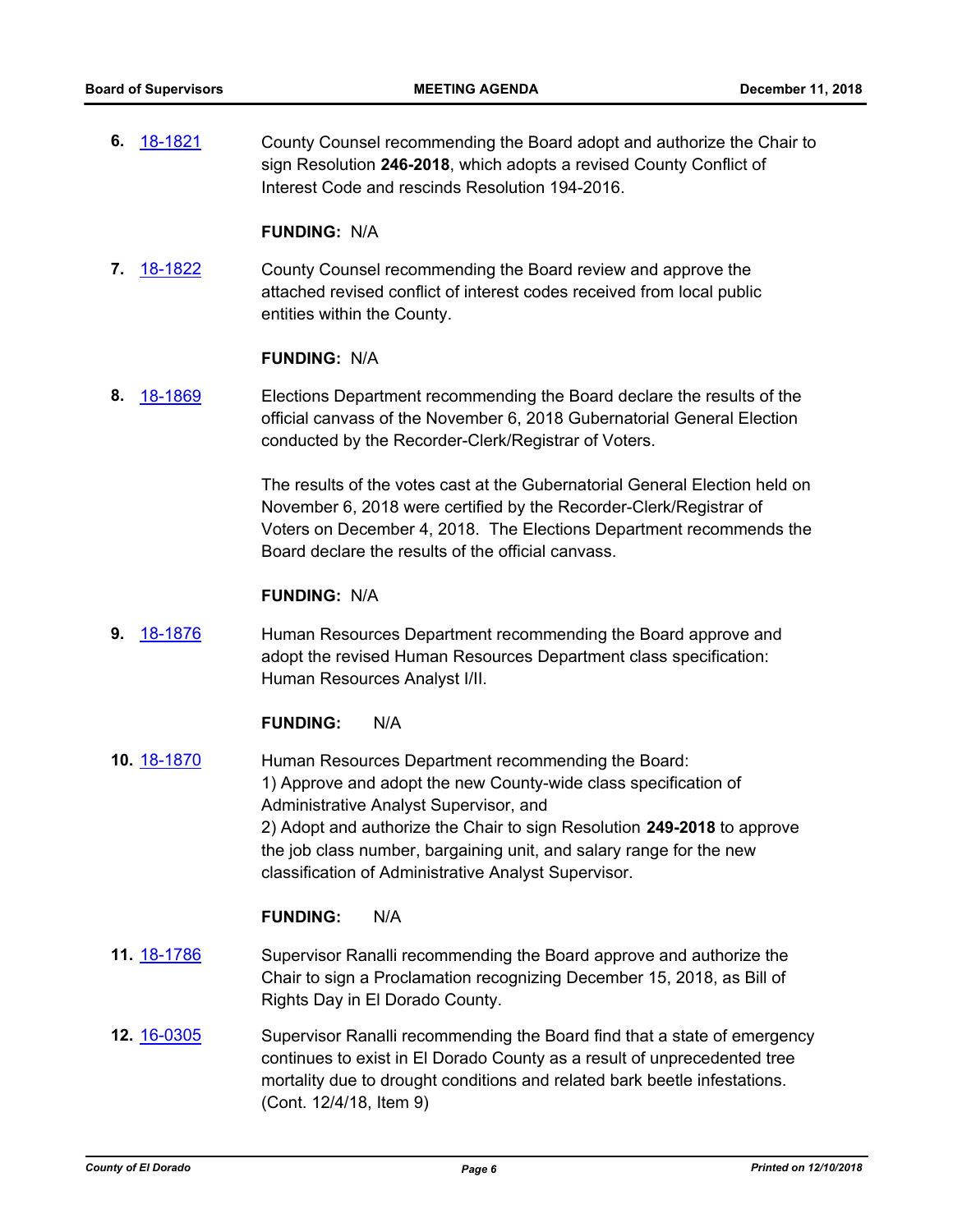#### **HEALTH AND HUMAN SERVICES - CONSENT ITEMS**

**13.** [18-1774](http://eldorado.legistar.com/gateway.aspx?m=l&id=/matter.aspx?key=25125) Health and Human Services Agency recommending the Board: 1) Approve and authorize the Chair to sign Agreement for Services 3520 with Summitview Child and Family Services, Inc., for the provision of Specialty Mental Health Services for children and young adults, in the amount of \$2,928,677, for the term of two and one-half (2.5) years from January 1, 2019 through June 30, 2021; 2) Make findings in accordance with County Ordinance 3.13.030 that it is more economical and feasible to contract with Summitview Child and Family Services for services provided under this Agreement 3520 because the County does not have the qualified staff nor the facilities to provide said services; and 3) Authorize the Purchasing Agent, or designee, to execute further documents relating to Agreement for Services 3520, including amendments which do not increase the maximum dollar amount or term of the Agreement, and contingent upon approval by County Counsel and Risk Management **FUNDING:** 50% Medi-Cal; 50% a combination of Mental Health Services Act and 1991 / 2011 Realignment. **14.** [18-1776](http://eldorado.legistar.com/gateway.aspx?m=l&id=/matter.aspx?key=25127) Health and Human Services Agency recommending the Board: 1) Approve and authorize the Chair to sign Agreement for Services 3522 with Tahoe Youth and Family Services, Inc., for the provision of Specialty Mental Health Services for children and young adults, in the amount of \$115,596, for the term of two and one-half (2.5) years from January 1, 2019 through June 30, 2021; 2) Make findings in accordance with County Ordinance 3.13.030 that it is more economical and feasible to contract with Tahoe Youth and Family Services for services provided under this Agreement 3522 because the County does not have the qualified staff nor the facilities to provide said services; and 3) Authorize the Purchasing Agent, or designee, to execute further documents relating to Agreement for Services 3522, including amendments which do not increase the maximum dollar amount or term of the Agreement, and contingent upon approval by County Counsel and Risk Management. **FUNDING:** 50% Medi-Cal; 50% a combination of Mental Health Services Act and 1991 / 2011 Realignment.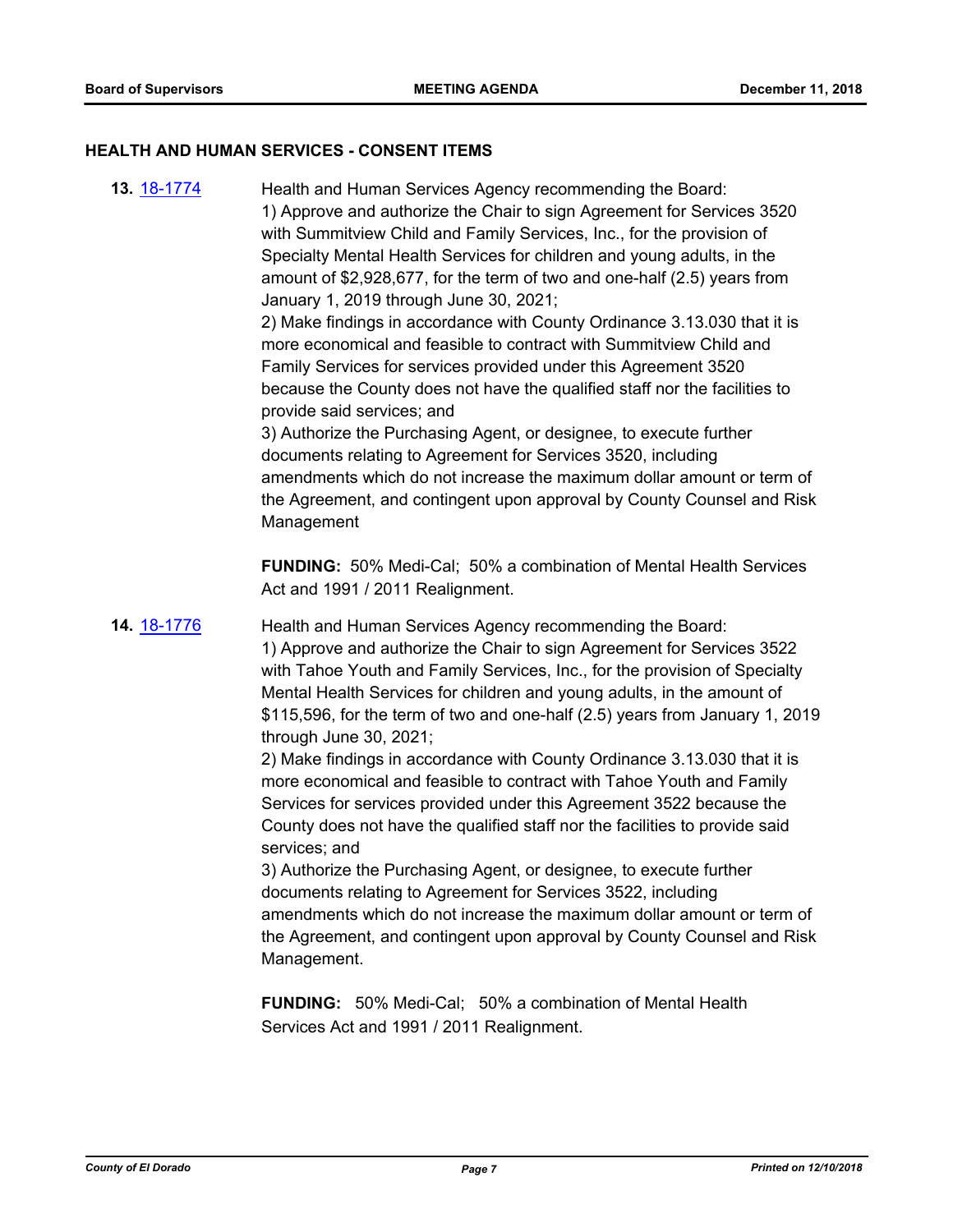**15.** [18-1779](http://eldorado.legistar.com/gateway.aspx?m=l&id=/matter.aspx?key=25130) Health and Human Services Agency recommending the Board: 1) Approve and authorize the Chair to sign Agreement for Services 3525 with Summitview Child and Family Services, Inc., for the provision of Specialty Mental Health Services for children and young adults in a Group Home, in the amount of \$1,831,673, for the term of two and one-half (2.5) years from January 1, 2019 through June 30, 2021; 2) Make findings in accordance with County Ordinance 3.13.030 that it is more economical and feasible to contract with Summitview Child and Family Services for services provided under this Agreement 3525 because the County does not have the qualified staff, nor the facilities to provide said services; and 3) Authorize the Purchasing Agent, or designee, to execute further documents relating to Agreement for Services 3525, including amendments which do not increase the maximum dollar amount or term of the Agreement, and contingent upon approval by County Counsel and Risk Management.

> **FUNDING:** 50% Medi-Cal; 50% a combination of Mental Health Services Act and 1991 / 2011 Realignment.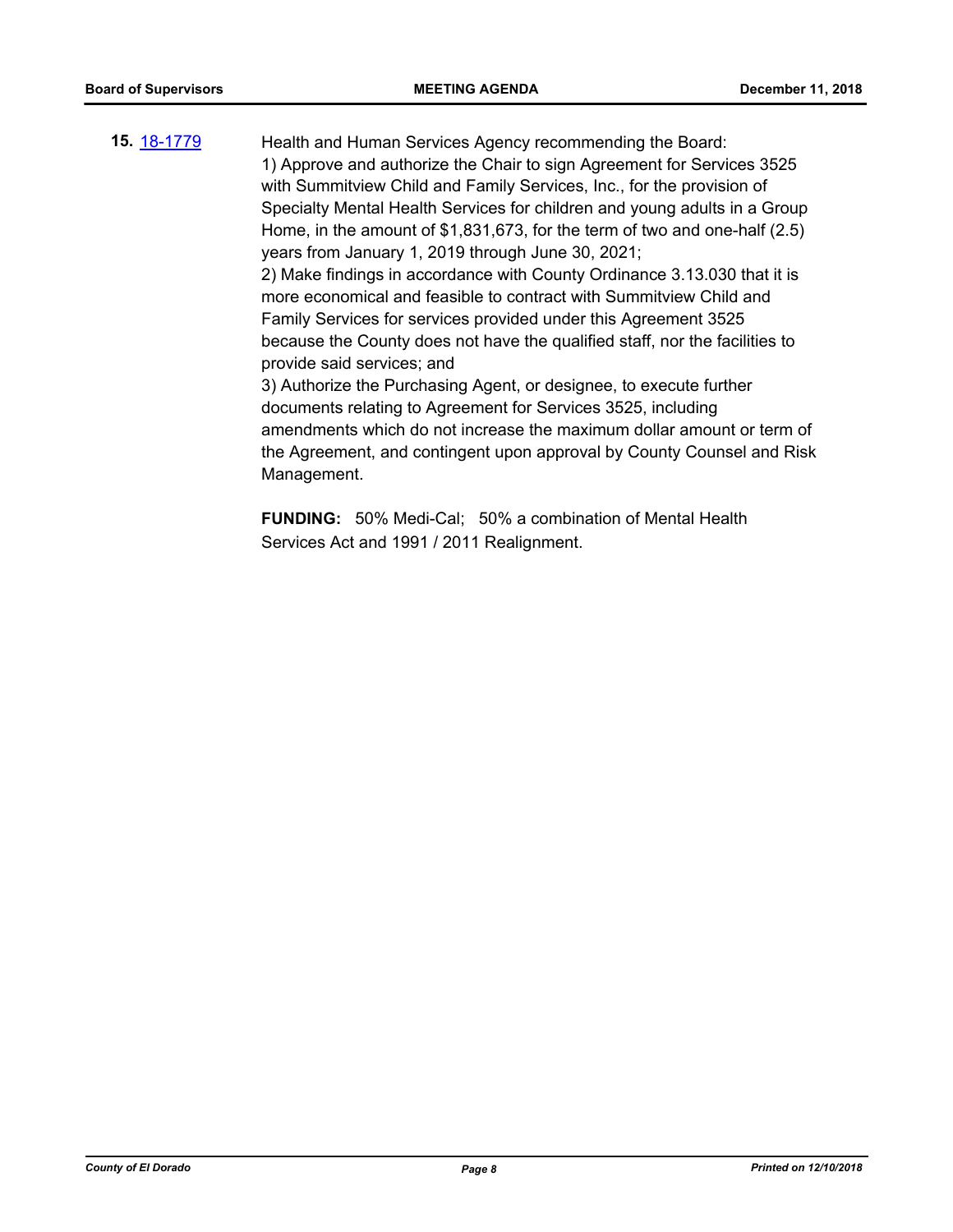| 16. <u>18-1829</u> | Health and Human Services Agency recommending the Board:<br>1) Award Request for Proposals (RFP) 19-918-025, to all qualified<br>proposers, including Staples and Associates, Conforti Plumbing, Inc., and<br>Jonas Heating and Cooling, for the provision of home energy<br>weatherization related services to qualifying, low-income residents of El<br>Dorado County;<br>2) Authorize HHSA to negotiate an Agreement for Services with (1)<br>Staples and Associates, Inc., (2) Conforti Plumbing, Inc., and (3) Jonas<br>Heating and Cooling, Inc., with a total not-to-exceed amount for each<br>agreement to be negotiated, and a term effective on execution through<br>June 30, 2022;<br>3) Authorize the Purchasing Agent to execute said Agreements for<br>Services, contingent upon approval by County Counsel and Risk<br>Management; and<br>4) Authorize the Purchasing Agent, or designee, to execute any<br>amendments relating to the Agreements developed in association with<br>RFP 19-918-025, which do not increase the maximum dollar amount or<br>term of the Agreement, and contingent upon approval by County Counsel<br>and Risk Management. |
|--------------------|-----------------------------------------------------------------------------------------------------------------------------------------------------------------------------------------------------------------------------------------------------------------------------------------------------------------------------------------------------------------------------------------------------------------------------------------------------------------------------------------------------------------------------------------------------------------------------------------------------------------------------------------------------------------------------------------------------------------------------------------------------------------------------------------------------------------------------------------------------------------------------------------------------------------------------------------------------------------------------------------------------------------------------------------------------------------------------------------------------------------------------------------------------------------------|
|                    | <b>FUNDING:</b> Funding available for Weatherization related projects comes<br>from two Federal Programs: the United States Department of Energy<br>Weatherization Assistance Program and the United States Department of<br>Health and Human Services Low Income Home Energy Assistance<br>Program. In the fiscal year 2018-19 budget, \$87,000 of County General<br>Fund is budgeted to support the administrative costs associated with the<br>program.                                                                                                                                                                                                                                                                                                                                                                                                                                                                                                                                                                                                                                                                                                            |
| 17. <u>18-1841</u> | Health and Human Services Agency recommending the Board:<br>1) Approve the Children's Medical Services Program Budgets and Work<br>Plans for the County of El Dorado for Fiscal Year 2018-2019 for the<br>provision of required preventive and specialized health care services to<br>children from birth to 21 years of age who are afflicted with life-threatening<br>and/or severe life-altering chronic medical conditions, with an estimated<br>maximum reimbursement amount of \$1,076,198;<br>2) Delegate authority to the HHSA Director to execute the Certification<br>Statements and any additional documents related to this funding, if any;<br>and<br>3) Authorize the HHSA Director, Assistant Director of Administration and<br>Finance, or the Chief Fiscal Officer to execute any required fiscal and<br>programmatic reports.                                                                                                                                                                                                                                                                                                                       |
|                    | <b>FUNDING:</b> 59% Federal Children's Medical Services Allocation, 32%                                                                                                                                                                                                                                                                                                                                                                                                                                                                                                                                                                                                                                                                                                                                                                                                                                                                                                                                                                                                                                                                                               |

State Children's Medical Services Allocations, 6% Public Health Realignment Fund Match, 1% Social Services Realignment Fund Match, and 1% County General Fund Match.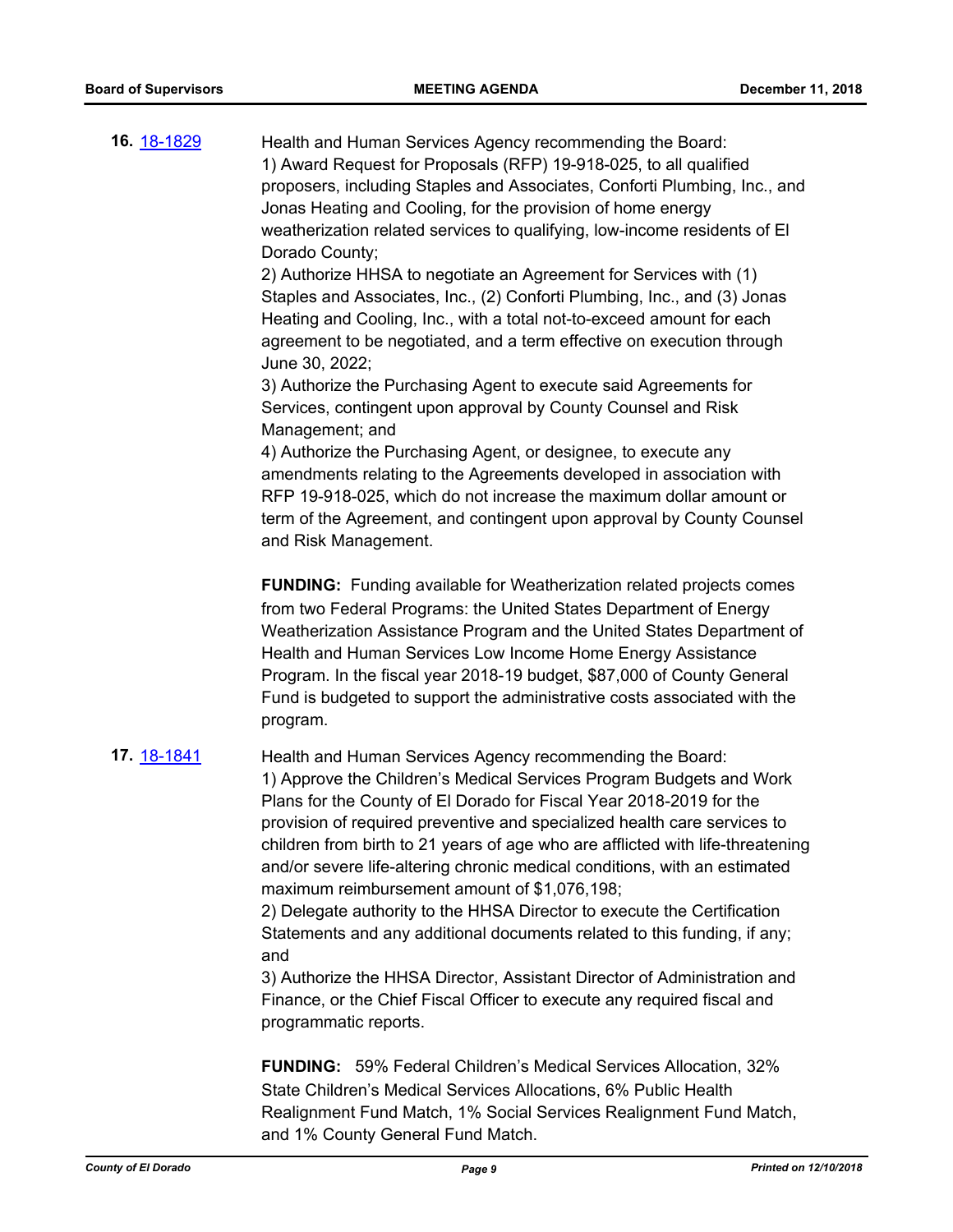**18.** [18-1275](http://eldorado.legistar.com/gateway.aspx?m=l&id=/matter.aspx?key=24626) Health and Human Services Agency recommending the Board: 1) Approve and authorize the Chair to sign Funding Agreement 3304 with Marshall Medical Center, to support the operation of the Public Health Hospital Preparedness Program, effective upon execution through 03/31/2019 with a maximum funding amount of \$26,935.00; and 2) Authorize the Health and Human Services Agency Director, or designee, to execute further documents relating to Funding Agreement 3304, including amendments which do not increase the maximum dollar amount or term of the Agreement, and contingent upon approval by County Counsel and Risk Management.

> **FUNDING:** Hospital Preparedness Program, which is federal fund pass thru from California Department of Public Health.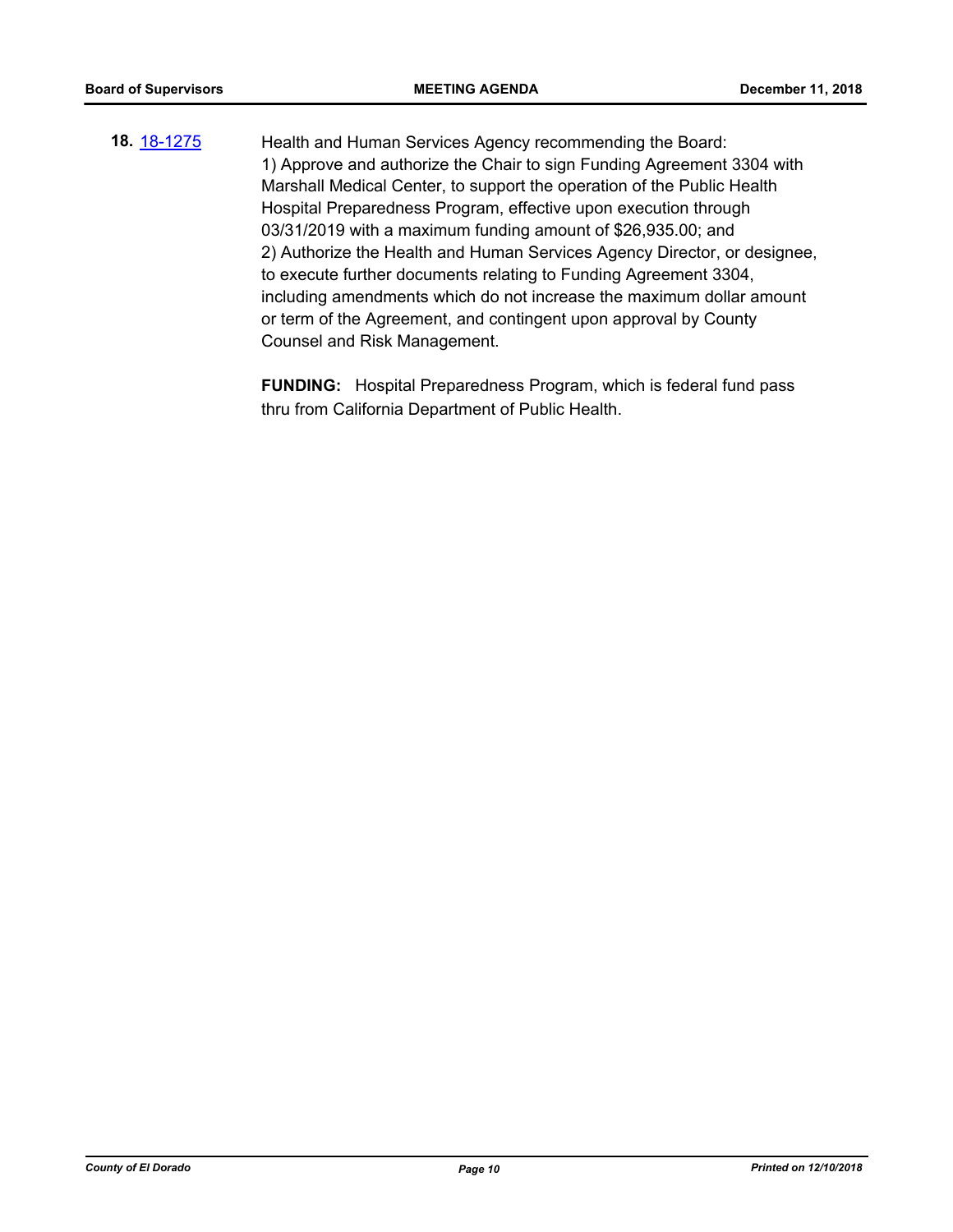#### **LAND USE AND DEVELOPMENT - CONSENT ITEMS**

**19.** [18-1695](http://eldorado.legistar.com/gateway.aspx?m=l&id=/matter.aspx?key=25046) Community Development Services, Administration and Finance Division and Department of Transportation, recommending the Board receive and file the Annual Report of Special Taxes for County Service Areas 3 and 9 Zones of Benefit for Fiscal Year 2017/2018 (Annual Report), pursuant to Section 50075.3 of California Government Code.

> **FUNDING:** County Service Area 3 and 9 Zones of Benefit Special Taxes provide full funding for preparation and filing of this Annual Report.

**20.** [18-1686](http://eldorado.legistar.com/gateway.aspx?m=l&id=/matter.aspx?key=25037) Community Development Services, Department of Transportation, recommending the Board approve the Board of Supervisors Policy G-3, Dead Animal Disposal, with the original administrative modifications.

#### **FUNDING:** N/A

**21.** [18-1704](http://eldorado.legistar.com/gateway.aspx?m=l&id=/matter.aspx?key=25055) Community Development Services, Department of Transportation - Fleet Services Unit, recommending the Board consider the following: 1) Authorize the Purchasing Agent to utilize the State of California competitively bid Contract 1-18-23-20A for the acquisition of one (1) 2019 Ford F-150, Super Crew Cab Pick Up, 4x4 for the Department of Transportation - Fleet Services Unit; 2) Authorize the Purchasing Agent to sign a purchase order to the awarded

State vendor, Downtown Ford Sales of Sacramento, CA. in the amount of \$35,525 plus applicable delivery, fees and taxes (estimated at \$2,685) for a one time purchase following Board approval and;

3) Make findings that this purchase is exempt from competitive bidding in accordance with Purchasing Ordinance 3.12.16, Section D.

**FUNDING:** Fleet Internal Service Fund.

## **22.** [18-1569](http://eldorado.legistar.com/gateway.aspx?m=l&id=/matter.aspx?key=24920) Community Development Services, Department of Transportation, recommending the Board:

1) Make findings in accordance with Section 3.13.030 of the County Ordinance that it is more economical and feasible to engage an independent contractor for on-call structural design support services; and 2) Approve and authorize the Chair to sign Agreement for Services 3392 with Drake Haglan & Associates, Inc. to provide on-call structural engineering services in the not-to-exceed amount of \$950,000 for a period beginning upon execution and expiring three years thereafter.

**FUNDING:** Various funding sources as detailed in the Department of Transportation's Capital Improvement Program, including federal, state, and local funding.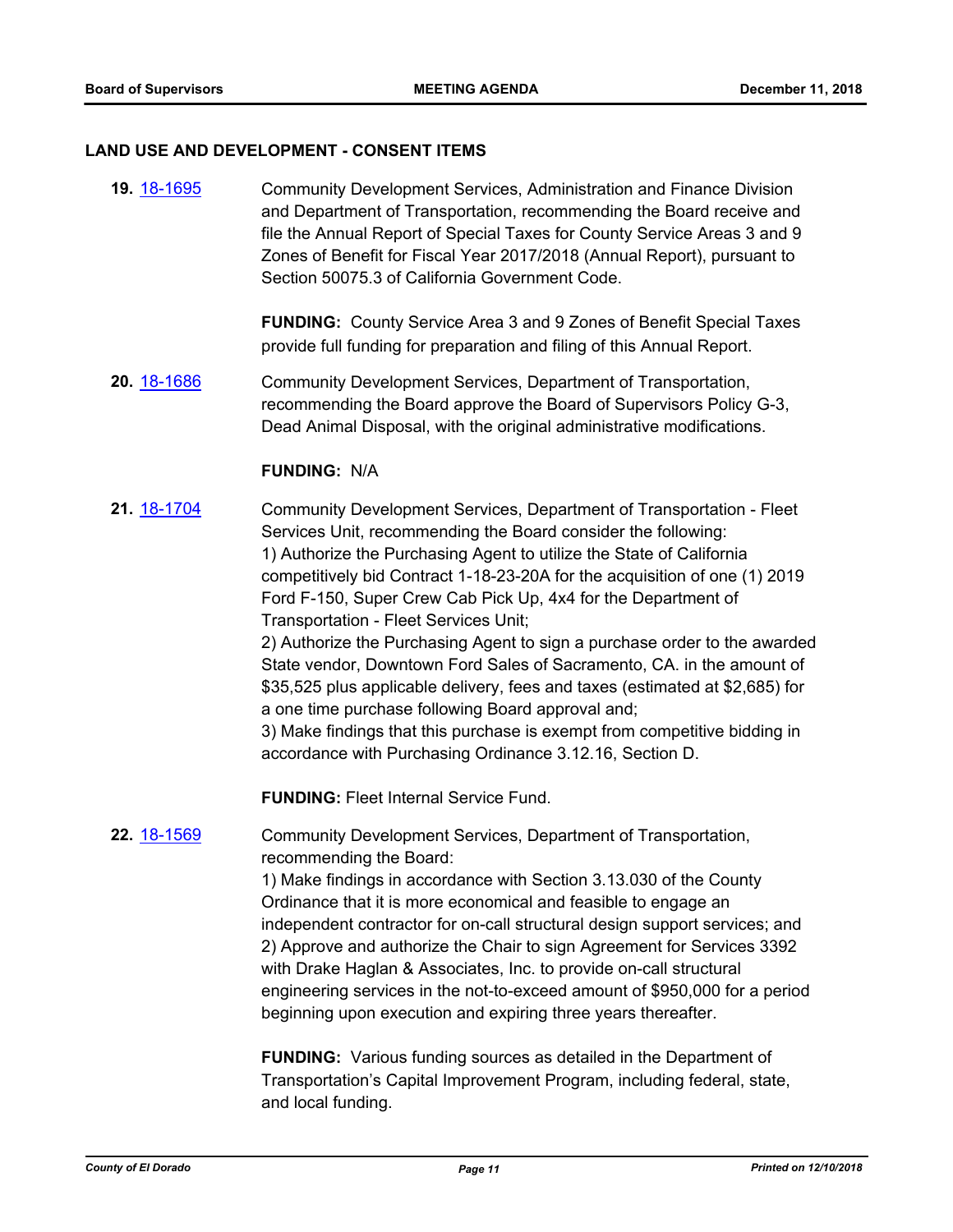**23.** [18-1726](http://eldorado.legistar.com/gateway.aspx?m=l&id=/matter.aspx?key=25077) Community Development Services, Department of Transportation, recommending the Board consider the following: 1) Accept the subdivision improvements for West Valley Village, Lot V (TM 12-1507) as complete as of July 1, 2018;

> 2) Reduce Performance Bond K09283420 from \$3,092,889.10 to \$370,860.84, which is ten percent of the total cost of the subdivision improvements (not ten percent of the bond). This amount guarantees against any defective work, labor done, or defective materials furnished, which is to be released after one year if no claims are made;

3) Hold Laborer and Materialmens Bond K09283420 in the amount of \$1,854,304.18 for six (6) months to guarantee payments to persons furnishing labor, materials, or equipment;

4) Accept the bike path improvements for West Valley Village (Blackstone) Class 1 Bike/Pedestrian Trail, Phase 1 and Phase 2 (TM 99-1359) as complete as of July 1, 2018;

5) Reduce Phase 1 Performance Bond 929607009 from \$1,269,320.60 to \$126,932.06, which is ten percent of the total improvements. This amount guarantees against any defective work, labor done, or defective materials furnished, which is to be released after one year if no claims are made; 6) Hold Phase 1 Laborer and Materialmens Bond 929607009 in the amount of \$1,269,320.60 for six (6) months to guarantee payments to persons furnishing labor, materials, or equipment;

7) Authorize the Clerk of the Board to release the aforementioned bonds after the required time periods upon written request from the Department of Transportation; and

8) Authorize the Clerk of the Board to release Phase 2 Performance Bond 929916520 in the amount of \$804,401.60 and Phase 2 Laborer and Materialmens Bond 929916520 in the amount of \$804,401.60 at this time. The Phase 2 improvements are secured under the West Valley Village, Lot V Subdivision Improvement Agreement bonds, items 2 and 3 above.

**FUNDING:** Developer Funded.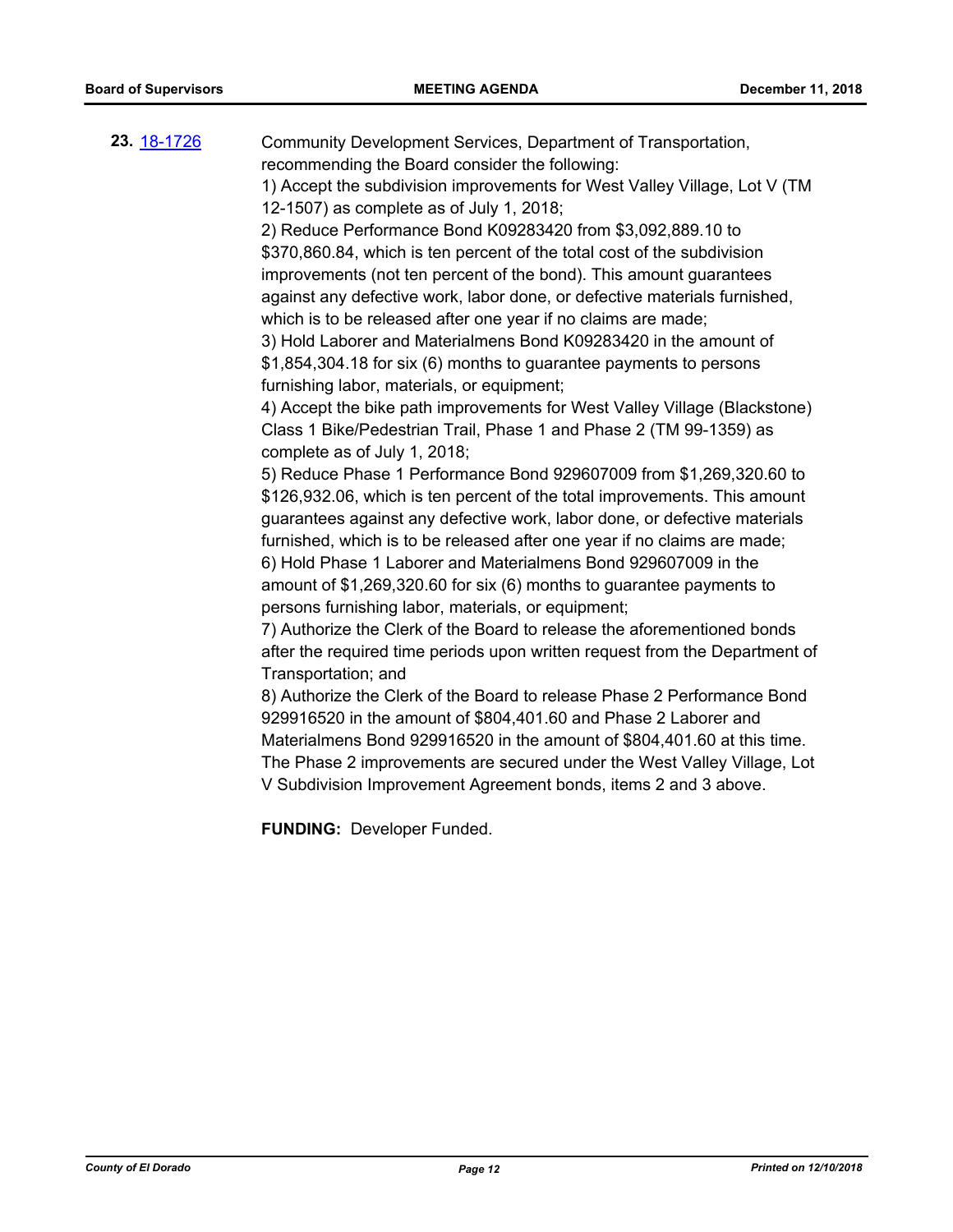#### **LAW AND JUSTICE - CONSENT ITEMS**

**24.** [18-1667](http://eldorado.legistar.com/gateway.aspx?m=l&id=/matter.aspx?key=25018) Sheriff's Office recommending the Board authorize the Chair to ratify a Memorandum of Understanding between the Sheriff's Office (SO) and the Placerville Police Department (PPD), where the SO provided emergency dispatch services for the PPD on an as needed basis for the term of August 1, 2018 to October 31, 2018, due to PPD's limited resources during the term of the agreement.

**FUNDING:** Reimbursement from PPD.

**25.** [18-1738](http://eldorado.legistar.com/gateway.aspx?m=l&id=/matter.aspx?key=25089) Sheriff's Office, recommending the Board adopt and authorize the Chair to sign Resolution **250-2018**, amending the Authorized Personnel Allocation Resolution 132-2018: 1) Thereby deleting the current vacant 1.0 full time equivalent (FTE) Department Analyst I/II allocation and adding 1.0 FTE Administrative Analyst I/II, effective January 5, 2019; and 2) Thereby deleting the current vacant 1.0 full time equivalent (FTE) Senior Department Analyst I/II allocation and adding a 1.0 FTE Senior Administrative Analyst I/II, effective January 5, 2019.

**FUNDING:** General Fund.

## **END CONSENT CALENDAR**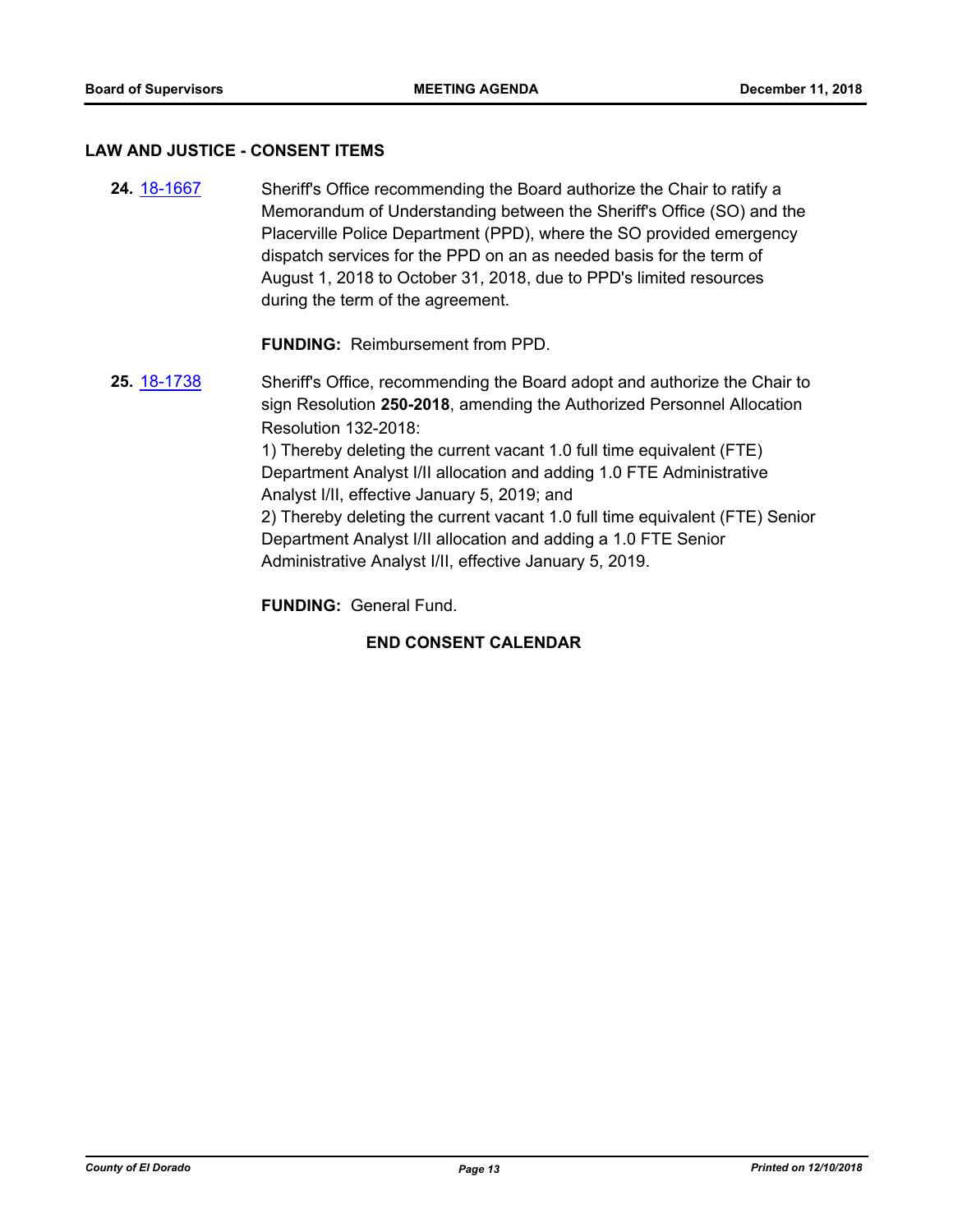#### **10:00 A.M. - CLOSED SESSION TIME ALLOCATION**

| 26. 18-1893 | <b>Pursuant to Government Code Section 54957- Public Employee</b><br>Appointment. Title: Registrar of Voters. (Est. Time: 15 Min.)                                                                                                                   |
|-------------|------------------------------------------------------------------------------------------------------------------------------------------------------------------------------------------------------------------------------------------------------|
| 27. 18-1895 | Pursuant to Government Code Section 54957.6 - Conference with<br>Labor Negotiator: County Negotiator: Director of Human Resources or<br>designee. Unrepresented Employee: Registrar of Voters. (Est. Time: 15<br>Min.)                               |
| 28. 18-1892 | <b>Pursuant to Government Code Section 54957- Public Employee</b><br>Appointment. Title: Director of Health & Human Services Agency. (Est.<br>Time: 15 Min.)                                                                                         |
| 29. 18-1894 | <b>Pursuant to Government Code Section 54957.6 - Conference with</b><br>Labor Negotiator: County Negotiator: Director of Human Resources or<br>designee. Unrepresented Employee: Director of Health & Human Services<br>Agency. (Est. Time: 15 Min.) |

#### **11:00 A.M. - TIME ALLOCATION**

**30.** [18-1882](http://eldorado.legistar.com/gateway.aspx?m=l&id=/matter.aspx?key=25232) Supervisor Ranalli recommending the Board: 1) Recognize Cherie Raffety, El Dorado County Treasurer-Tax Collector; Rich Briner, El Dorado County Surveyor; and William E. "Bill" Schultz, El Dorado County Recorder-Clerk, Registrar of Voters, and Director of Veterans Affairs for their service to the County of El Dorado as elected department heads; and 2) Approve and authorize all five Board members to sign individual Proclamations that recognize each of these three elected officials in appreciation for their service and to acknowledge each as they prepare to leave elected office in January 2019. (Est. Time: 30 Min.)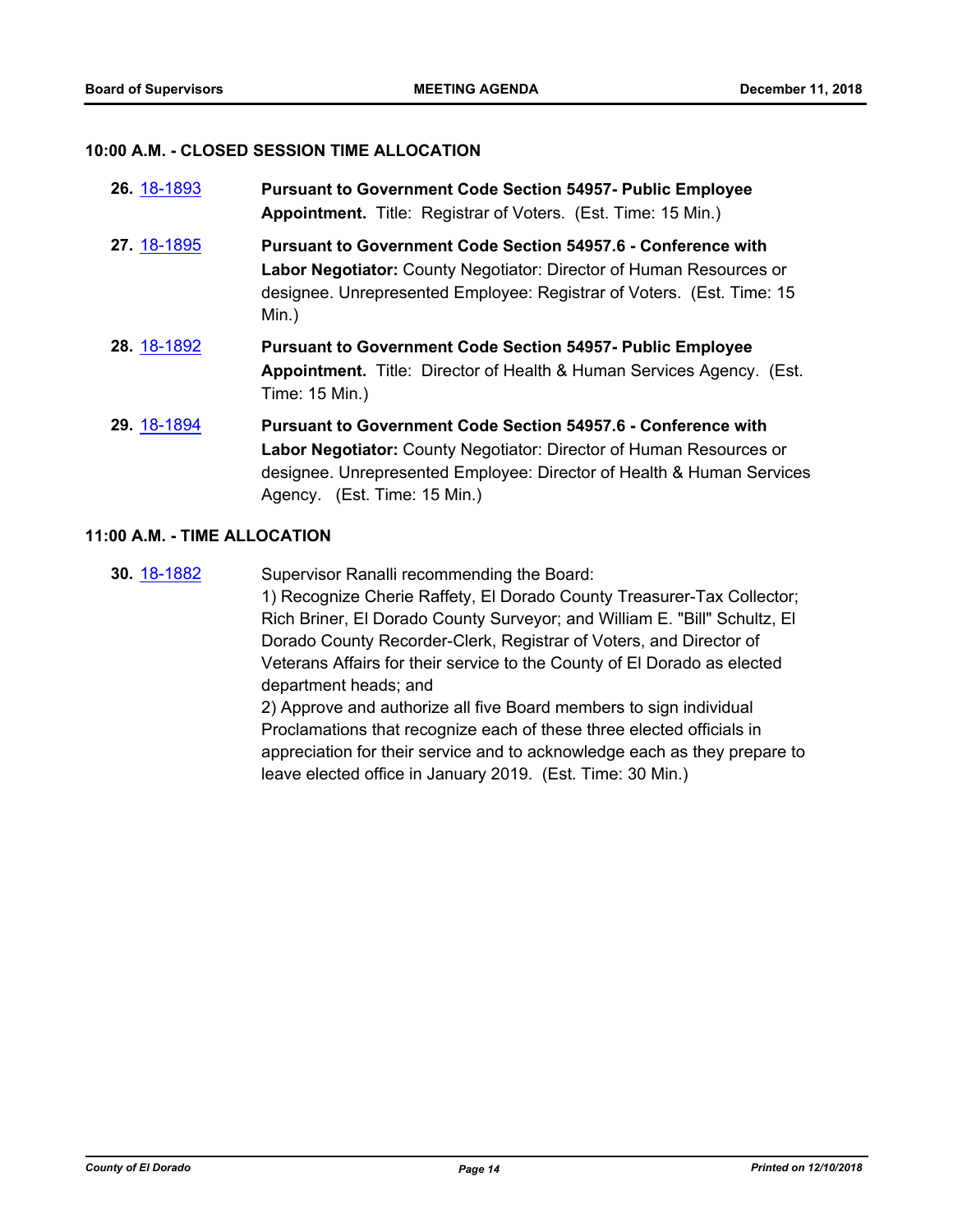#### **1:00 P.M. - TIME ALLOCATION**

**31.** [18-1850](http://eldorado.legistar.com/gateway.aspx?m=l&id=/matter.aspx?key=25200) HEARING - Community Development Services, Environmental Management Department, recommending the Board consider the following regarding the solid waste collection rates for South Tahoe Refuse Co., Inc., Areas A and B: 1) Based on the analysis completed by Crowe LLP, find that a 3.11% increase to the existing rates be in accordance with the interim year rate setting process as outlined in the Solid Waste Rate Setting Policies and Procedures Manual; and 2) Adopt and authorize the Chair to sign Resolution **247-2018** authorizing an increase to the solid waste collection rates for South Tahoe Refuse Co., Inc., Areas A and B, by 3.11% for the 2019 interim year, and by the remaining 3.08% that was deferred from the 2018 base year rate increase to the 2019 interim year, for a total rate increase of 6.19%, to be effective January 1, 2019. (Est. Time: 15 Min.)

**FUNDING:** User Fees, Franchise Fees. (No Federal Funding)

**32.** [18-1789](http://eldorado.legistar.com/gateway.aspx?m=l&id=/matter.aspx?key=25140) Supervisor Ranalli recommending the Board receive and file presentation on the Fire Adapted 50 Collaborative Vegetation Management Program Update, provided by Mark Egbert, District Manager of the El Dorado County and Georgetown Divide Resources Conservation Districts, and Tom Tinsley, Unit Forester, CAL-FIRE Amador-El Dorado Unit. (Est. Time: 30 Min.)

## **2:00 P.M. - TIME ALLOCATION**

**33.** [18-1740](http://eldorado.legistar.com/gateway.aspx?m=l&id=/matter.aspx?key=25091) Chief Administrative Office recommending the Board: 1) Receive and file a report on the County's emergency response system, including operational roles and responsibilities, and funding sources and uses;

> 2) Provide direction to staff to proceed with the transfer of existing Emergency Preparedness and Emergency Medical System program functions from the Health and Human Services Agency to the Chief Administrative Office, as outlined in Recommendation (1) below; and 3) Provide direction to staff regarding which, if any, of the remaining three (3) recommendations, detailed at the end of this report, should be implemented. (Est. Time: 30 Min.)

**FUNDING:** State and Federal; General Fund.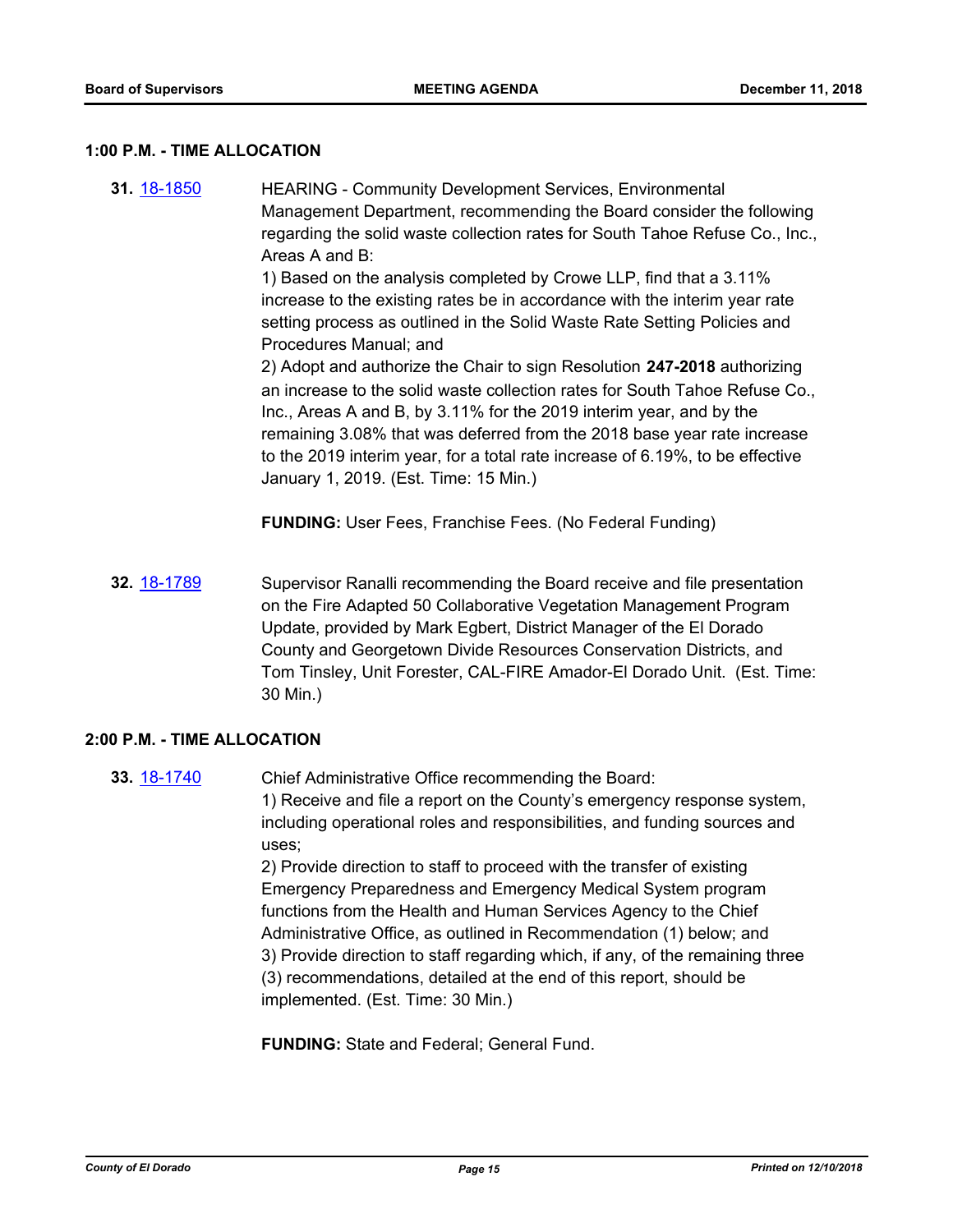## **ITEMS TO/FROM SUPERVISORS**

**CAO UPDATE**

**ADJOURNMENT**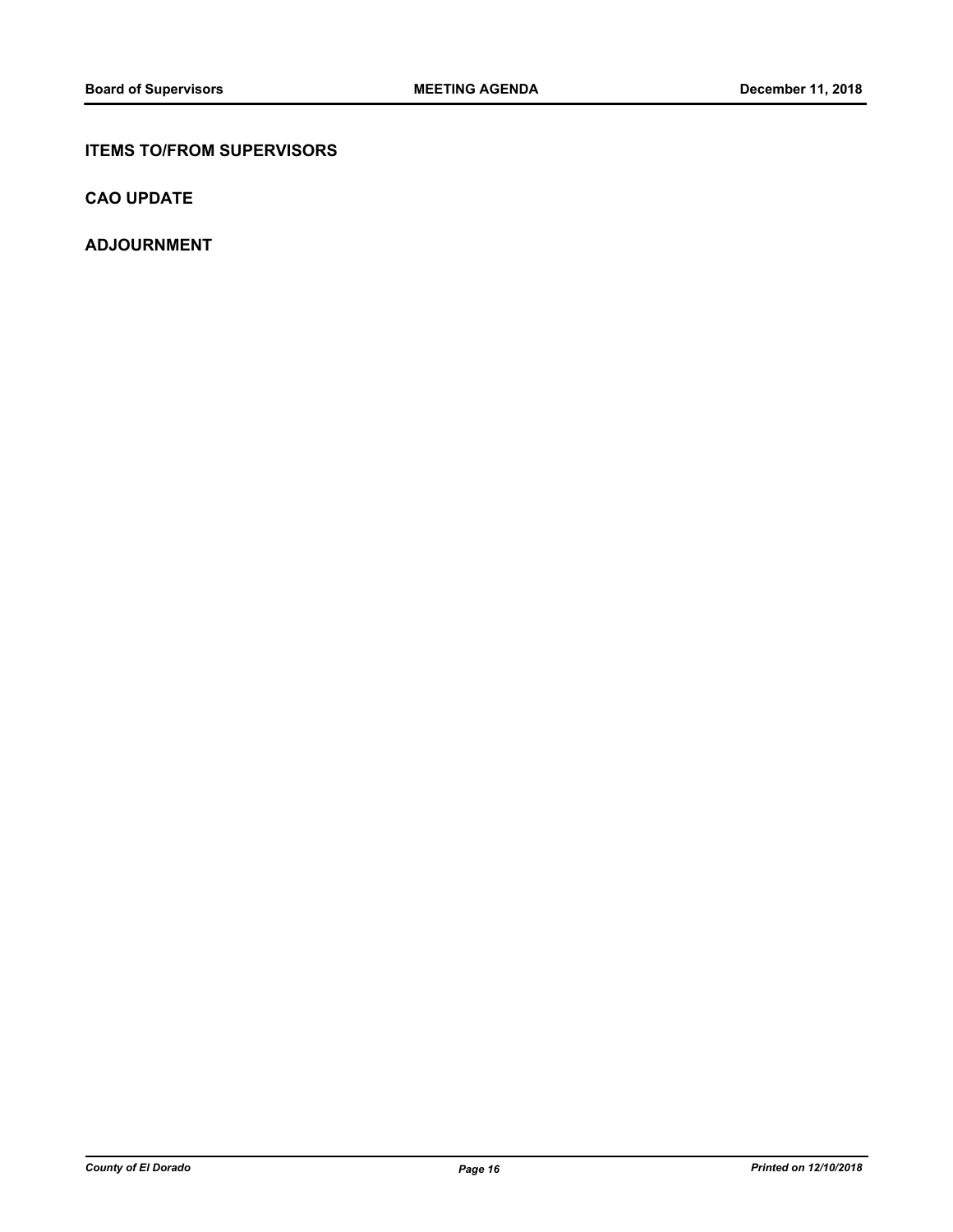## **CLOSED SESSION**

**34.** [18-1866](http://eldorado.legistar.com/gateway.aspx?m=l&id=/matter.aspx?key=25216) **Pursuant to Government Code Section 54957.6 - Conference with Labor Negotiator**: County Negotiator: Director of Human Resources and/or designee. Employee organization: El Dorado County Employees Association Local 1 representing employees in the General, Professional, and Supervisory Bargaining Units; Operating Engineers Local 3 representing employees in the Trades & Crafts and Corrections Bargaining Units; Deputy Sheriffs Association representing employees in the Law Enforcement Unit; and El Dorado County Managers' Association. (Est. Time: 20 Min.)